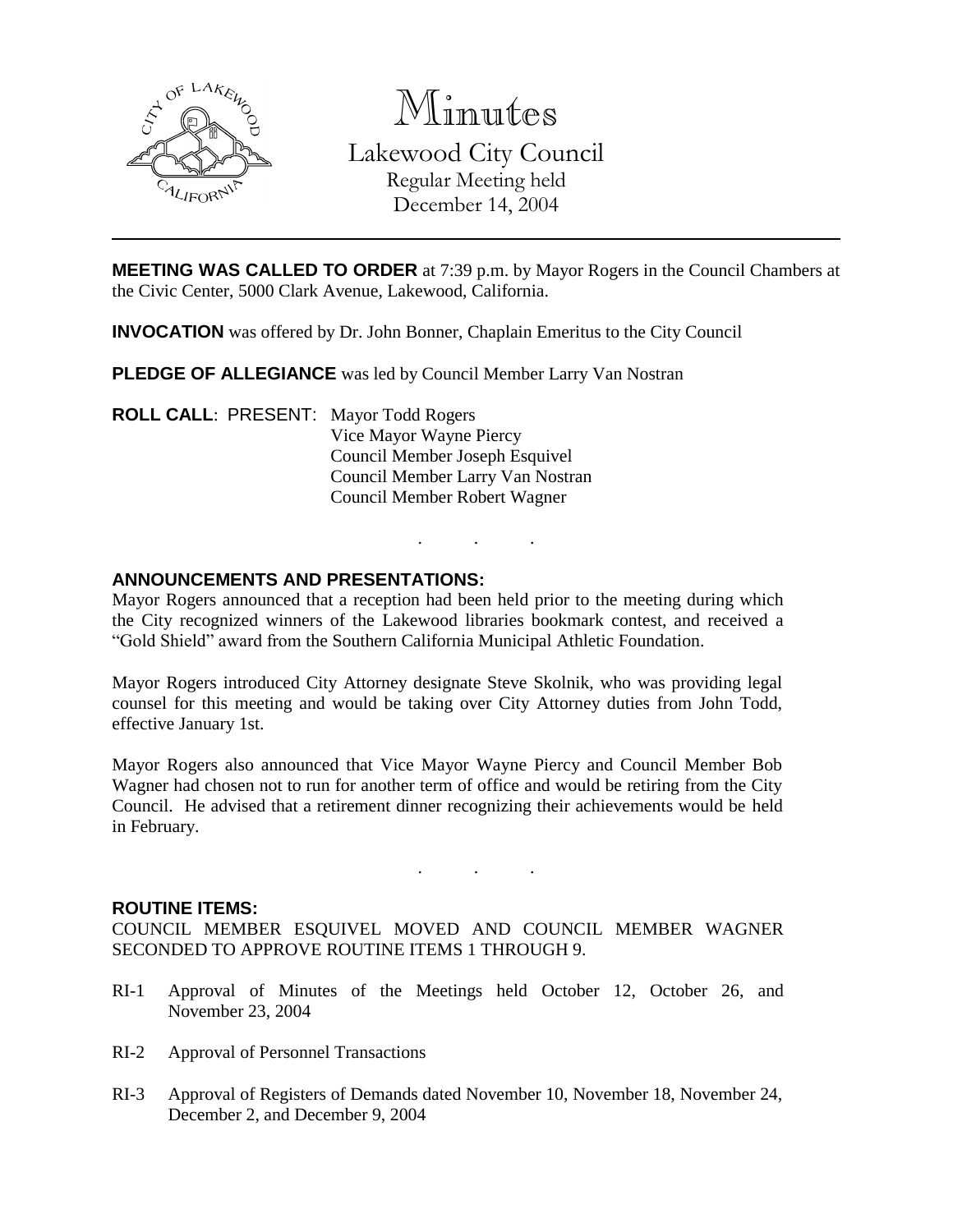City Council Minutes December 14, 2004 Page 2

#### **ROUTINE ITEMS:** Continued

- RI-4 Approval of Agreement with City of Cerritos for Illuminated Pedestrian Crossing on Del Amo Boulevard at Claretta Avenue
- RI-5 RESOLUTION NO. 2004-87; A RESOLUTION OF THE CITY COUNCIL OF THE CITY OF LAKEWOOD PROHIBITING THE PARKING OR STANDING OF VEHICLES BETWEEN 10 A.M. AND 3 P.M. ON TUESDAY OF EACH WEEK FOR STREET SWEEPING PURPOSES ON BOTH SIDES OF BLOOMFIELD AVENUE WEST SERVICE ROAD BETWEEN 215TH STREET AND THE SOUTHERLY CUL DE SAC
- RI-6 Approval of Agreement with JWA Urban Consultants, Inc. for Preparation of the 5-year Consolidated Plan
- RI-7 Approval of Amendment to Employment Contract for City Manager
- RI-8 Approval of Participation in Coalition for Practical Regulation (CPR)
- RI-9 Approval of Monthly Report of Investment Transactions

UPON ROLL CALL VOTE, THE MOTION WAS APPROVED:

AYES: COUNCIL MEMBERS: Wagner, Esquivel, Piercy, Van Nostran and Rogers NAYS: COUNCIL MEMBERS: None

. . .

## **1.1 • VACATION OF THE ALLEY WEST OF BLOOMFIELD AVENUE AND THE ALLEY NORTH OF CENTRALIA STREET (NORTHWEST CORNER OF BLOOMFIELD AVENUE AND CENTRALIA STREET)** *[Continued from August 24, 2004)*

Mayor Rogers announced that the property owners had requested additional time and that staff was recommending this item be continued to the regular City Council Meeting on May 11, 2005. There being no objection, it was so ordered.

# **3.1 • LAKEWOOD SHERIFF'S STATION CONSTRUCTION MOU AND FUNDING AGREEMENT**

. . .

Mayor Rogers announced that as a member of the Los Angeles County Sheriff's Department, he would recuse himself during discussion and voting on this matter.

City Manager Howard Chambers reported that staff had been working with L.A. County staff for several months preparing the Memorandum of Understanding and a Funding Agreement for the Lakewood Sheriff's Station Renovation Project. He advised that while the agreement presented for City Council review was substantially complete, there were still several minor outstanding details to be solidified and staff was requesting that the City Council approve the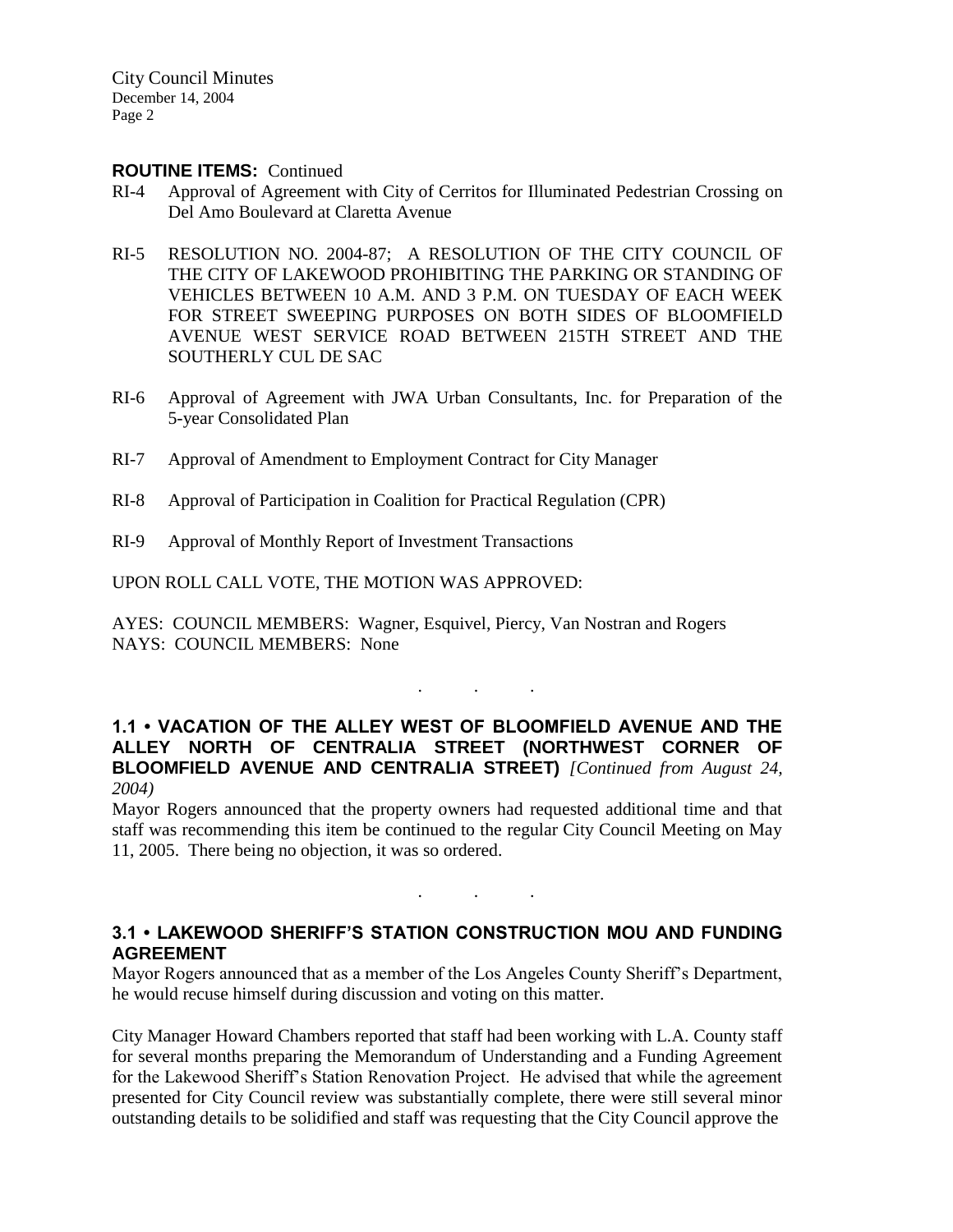# **3.1 • LAKEWOOD SHERIFF'S STATION CONSTRUCTION MOU AND FUNDING AGREEMENT** - Continued

agreement and authorize the City Manager and City Attorney to make minor revisions, as necessary, prior to execution by the Mayor.

Vice Mayor Piercy inquired about the clause providing the Sheriff's Department with use of the Burns Community Center second floor during construction and how that would impact the City service providers currently using that space. Recreation and Community Services Director Joan Biegel stated that plans had been formulated to relocate those people during the construction activity at the Sheriff's station and service levels would not be impacted.

COUNCIL MEMBER VAN NOSTRAN MOVED AND COUNCIL MEMBER ESQUIVEL SECONDED TO APPROVE STAFF'S RECOMMENDATION. UPON ROLL CALL VOTE, THE MOTION WAS APPROVED:

AYES: COUNCIL MEMBERS: Wagner, Esquivel, Piercy and Van Nostran NAYS: COUNCIL MEMBERS: None ABSTAIN: COUNCIL MEMBERS: Rogers

# **3.2 • REQUEST FOR EXTENSION OF TIME FOR VACATION OF THE ALLEY WEST OF HAYTER AVENUE BETWEEN DEL AMO BOULEVARD AND HARDWICK STREET**

. . .

Lisa Rapp, Director of Public Works, presented an oral report based on the memorandum contained in the agenda and stated that the City Council had previous granted a vacation for the alley west of Hayter Avenue between Del Amo Boulevard and Hardwick Street for the Lakewood Manor Apartments, who had planned to improve their parking area. She reported that although the owner was to have completed the improvements within a one-year period, in the interim the property had been sold and the new owner was requesting an extension of time. It was the recommendation of staff that the City Council grant an extension of time, until December 31, 2005, to complete the owners' proposed improvements as required in the resolution of vacation.

Responding to a question from Council Member Van Nostran, Ms. Rapp stated that the original plan included reconfiguring the alley and existing carports. She stated there was still design work to be completed.

COUNCIL MEMBER ESQUIVEL MOVED AND COUNCIL MEMBER WAGNER SECONDED TO APPROVE STAFF'S RECOMMENDATION. UPON ROLL CALL VOTE, THE MOTION WAS APPROVED:

. . .

AYES: COUNCIL MEMBERS: Wagner, Esquivel, Piercy, Van Nostran and Rogers NAYS: COUNCIL MEMBERS: None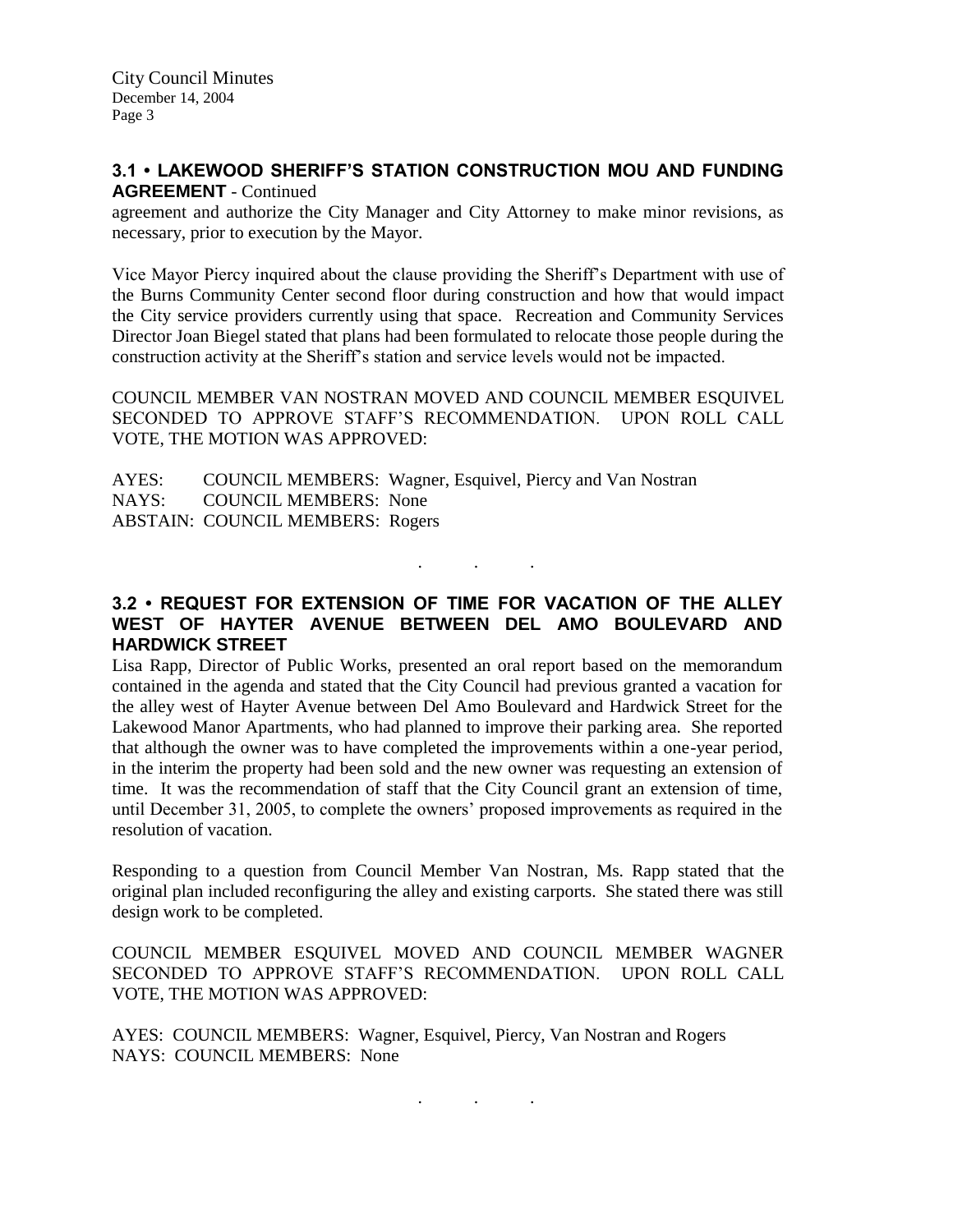# **3.3 • AGREEMENT WITH CITY OF CERRITOS FOR FINGERPRINT IDENTIFICATION SPECIALISTS**

Deputy City Manager Sandi Ruyle presented an oral report based on the memorandum in the agenda packet and reported that the City of Cerritos had conducted a pilot study to share resources for a fingerprint identification specialist with the cities of Lakewood, Bellflower, Paramount, Norwalk and La Mirada. She advised that use of this additional resource had resulted in over 100 crimes being solved. The proposed agreement with the City of Cerritos would provide for the reimbursement for the services of a Fingerprint identification Specialist, up to an annual maximum of 530 hours. It was the recommendation of staff that the City Council approve the Agreement for Reimbursement for Fingerprint Identification Specialist with the City of Cerritos.

Council Member Van Nostran cited Fingerprint Identification as a very important element in solving local crimes. Ms. Ruyle confirmed for Council Member Van Nostran that the program had excellent staffing and was utilizing the best equipment currently available.

In response to a question from Vice Mayor Piercy, Ms. Ruyle stated that there would be an option to contract for additional service if needed and that this service was provided from general fund monies.

COUNCIL MEMBER WAGNER MOVED AND COUNCIL MEMBER ESQUIVEL SECONDED TO APPROVE STAFF'S RECOMMENDATION. UPON ROLL CALL VOTE, THE MOTION WAS APPROVED:

AYES: COUNCIL MEMBERS: Wagner, Esquivel, Piercy, Van Nostran and Rogers NAYS: COUNCIL MEMBERS: None

. . .

## **3.4 • REPLANTING OF TREES FOLLOWING TREE REMOVAL**

Council Member Wagner raised questions about substantial delays in the replanting of street trees and expressed concern that we were losing track of locations without trees. He stated he would like staff to provide an estimate on how many treeless locations existed in the City.

City Manager Howard Chambers advised that the Public Works Director kept a running summary of all such locations.

The Director of Public Works stated there were approximately 1,600 locations in the City with no street tree. She noted that the City had received a grant for this fiscal year that would provide for the replanting of trees at 500 locations and that the current cost for planting a street tree was approximately \$160.

Council Member Wagner stated he felt there was a need to speed up the replanting process by increasing the amount of funding. He noted that the rest of the locations could be addressed right away by adding \$100,000 in additional funding to this activity.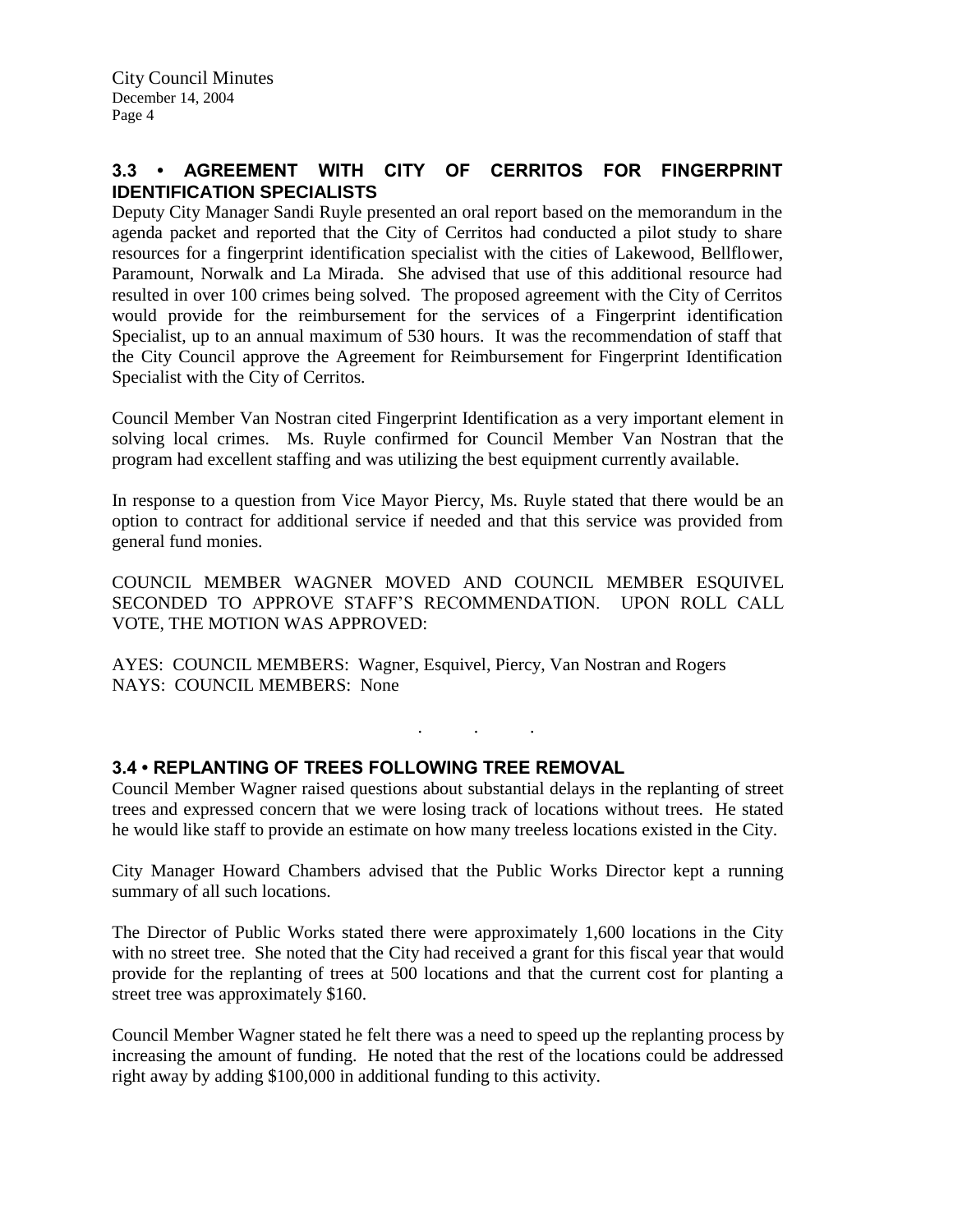City Council Minutes December 14, 2004 Page 5

# **3.4 • REPLANTING OF TREES FOLLOWING TREE REMOVAL** - Continued

Council Member Van Nostran stated that while he did not disagree that this activity needed to be reviewed, he felt that it was a matter that should be looked at during budget preparation.

The City Manager stated that the reduced activity in tree planting was a reflection of the tough budget times that had faced the City over the last several years. He noted that although there was not funding in place for large-scale, block tree planting, staff would respond to individual requests for tree replacement. He also noted that the Public Works Department had statistics that indicated that when trees were planted at locations where residents did not want a tree, that the trees were often left to die.

Council Member Wagner requested that staff provide, at the next meeting, a firmer estimate of the people who had expressed a desire to have no tree. He also noted that with the passage of State Ballot Proposition 1A, there would be more fiscal certainty in the years ahead.

Mayor Rogers clarified that the request was for an estimate of the locations that did not want a replacement tree.

Council Member Wagner stated he also would like to see an estimate of the total cost to replant all vacant locations, excluding those where the resident had indicated they did not want a replacement tree.

Mayor Rogers stated that he would like to see a proposed replacement schedule and where the funds for the activity would be coming from.

Vice Mayor Piercy confirmed from staff that the funding included in the current budget consisted of \$50,000 in grant funds. He stated that he agreed with Council Member Van Nostran that the allocation of additional funds for this activity was a major budgetary decision and should not be made without examining the whole scope of budget needs.

Mayor Rogers summarized that a comprehensive staff report on this subject was needed.

## **3.5 • MODIFICATION OF CITY COUNCIL RULES FOR TABLED MOTIONS**

Council Member Wagner stated that there was a procedural problem with the City Council's rules. He noted a conflict between the Council rules and the Ralph M. Brown Act governing public meetings in California. While the Council rules indicated that a tabled item should not be placed on the agenda until it was "taken from the table," the Brown Act required an item to be agendized prior to any discussion. He stated that the proposed resolution would prompt the City Clerk to place on the next agenda, any item tabled at the previous meeting.

. . .

RESOLUTION NO. 2004-88; A RESOLUTION OF THE CITY COUNCIL OF THE CITY OF LAKEWOOD AMENDING RESOLUTION NO. 1862 PERTAINING TO RULES AND PROCEDURES FOR PROCEEDINGS OF THE CITY COUNCIL, AND FOR ITS OFFICERS AND EMPLOYEES